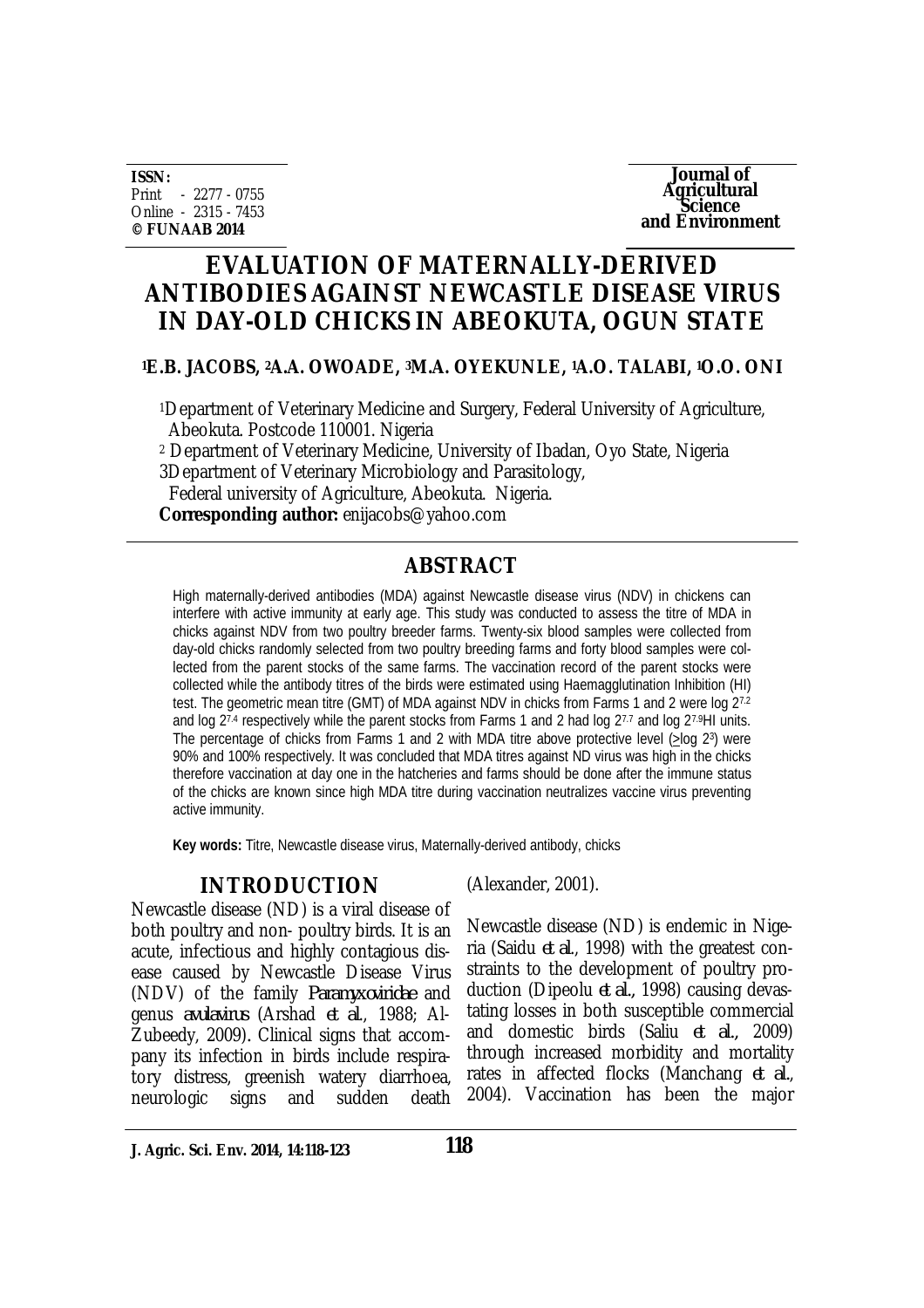method of preventing this disease. In Nigeria and in most part of the world, vaccination is done at day one in the hatchery and then repeated later in the bird's life.

In the chick's normal system, the maternally -derived antibody (MDA) help with initial fight against microorganism before active immunity system is activated. However, it has been reported that the presence of high level of MDA interferes or suppresses the ability of the young chick to actively respond to early vaccination (Chu and Rizk, 1975; Awang *et al*., 1992; Goddard *et al.,* 1994). The influence of MDA on NDV replication was also reported by Westbury (1984), where he found out that MDA levels  $\geq$  2.4 significantly suppressed the antibody response following vaccination but MDA levels  $< 2^{2.5}$  had no deleterious effect. This will expose the birds to early infection as the birds will not be well protected.

In this study, the MDA of day-old chicks were evaluated to determine the immunological status of the birds against ND before vaccinating.

# **MATERIALS AND METHODS** *Experimental birds*

A total of twenty-six day-old chicks whose parents were vaccinated against Newcastle disease (ND) were collected from two Farms from Abeokuta, Ogun State and reared in the poultry house of the Department of Veterinary Medicine and Surgery, Federal University of Agriculture Abeokuta (FUNAAB), Ogun State. The chicks were not vaccinated against ND at day 1.

# *Experimental design*

A total of forty blood samples (twenty each per farm) were collected from the parent

stock of two farms while twenty blood samples were collected from chicks (ten per farm) of the same farms from the Jugular vein. Sera were separated as per methods described by Samad (2005) and stored at – 20ºC until used. All the sera samples were tested by HI test for determination of ND antibody titres. The vaccination schedule against ND of the farms was also recorded.

# *Newcastle disease vaccine*

Lyophilized Newcastle Disease Vaccine (Lasota strain) produced by the National Veterinary Research Institute Vom, Jos plateau State was the source of antigen used for HI test.

# *Haemagglutination (HA) test*

The HA test was carried out as per the modified method described by Allan and Gough (1974) to determine 4HA unit. Briefly, 50µl of PBS was dispensed into the 12 wells of the row A of a 96-well microtitre plate. Then 50µl of NDV vaccine suspension was added to the first well, after thorough mixing serial dilution was continued up to the 11th well of the row A and finally 50µl solution was discarded from well 11. Finally, 50µl of 0.5% chicken red blood cells suspension was added into each well of the row A. This was repeated for wells of rows B and C. The end point of the HA activity was considered to be the highest dilution of the antigen in which positive pattern of agglutination of RBC was present. The HA titre was calculated as the reciprocal of the highest dilution of antigen in which positive pattern of HA was present.

# *Haemagglutination inhibition (HI) test*

The HI test was conducted following the βmethod as described by Allan and Gough (1974). Briefly, 50µl of PBS was dispensed into the 12 wells of the row A of a 96-well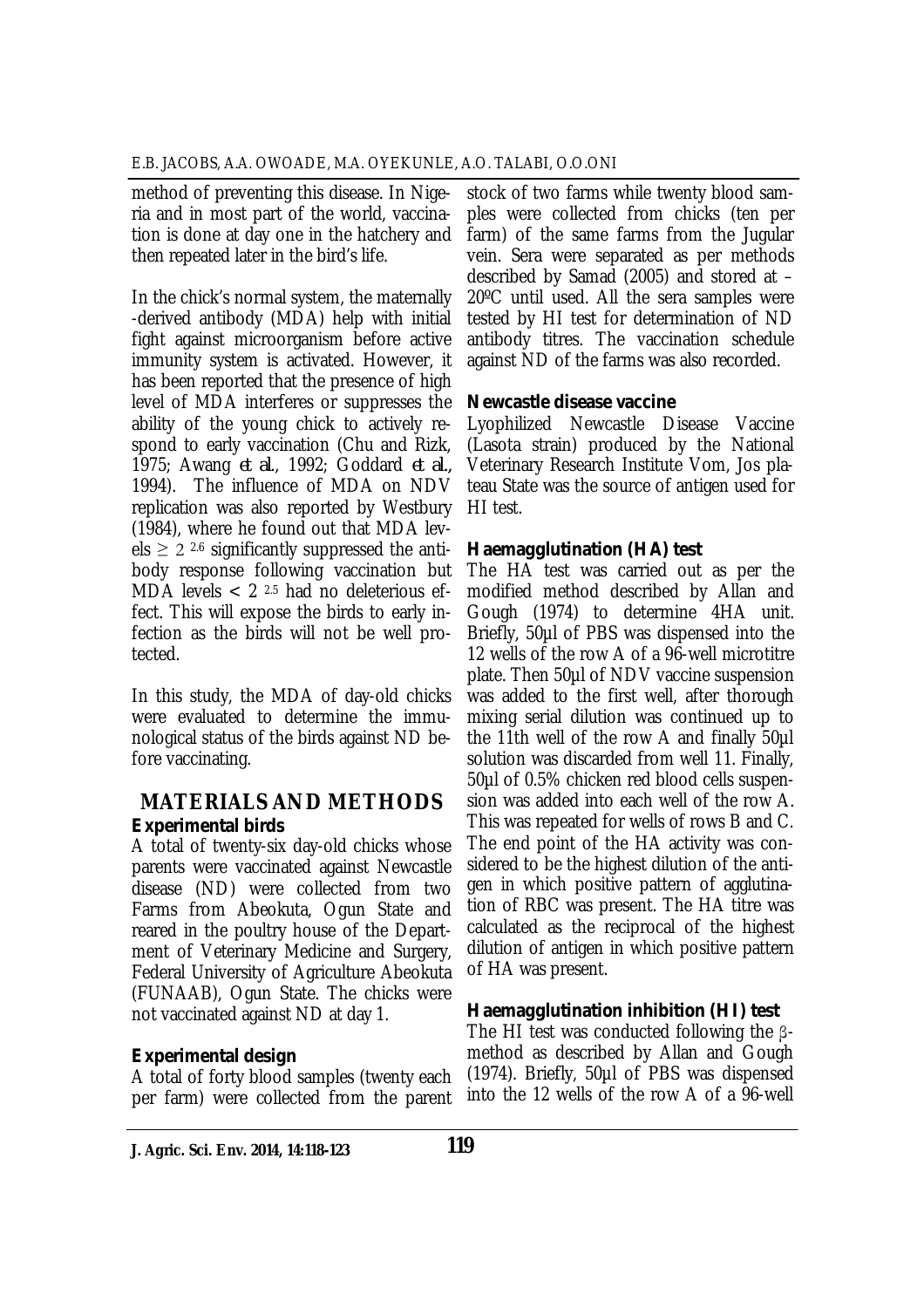#### EVALUATION OF MATERNALLY-DERIVED ANTIBODIES AGAINST NEWCASTLE ...

added and serially diluted to well 11 and finally 50µl solution was discarded from well 11. Fifty (50) µl of NDV vaccine of 4HA unit was added into each well of microtitre plate containing the serum-virus mixture and incubated at room temperature for about 5 minutes. In each well, 50 µl of 0.5% RBC was then added and mixed by shaking then incubated at room temperature for about 30 minutes. The serum end point was then determined by recording the highest dilution of serum, which inhibited the agglutination activity of RBC by the vi-

microtitre plate. 50µl of serum was then rus. The antibody titre of serum of each chicken was calculated by the reciprocal of the highest dilutions of serum end point in the HI test.

#### *Statistical analysis*

One-way ANOVA was done to determine significant difference among the groups which was vaccinated once. In both cases, means were separated by least significant difference test. All the analyses were performed using SPSS version 13.0 for Windows (Coakes *et al*., 2006).

### **RESULTS AND DISCUSSION**

#### **Table 1: Vaccination Record of the Parent Stocks from the Three Farms**

| Farms | Age at which blood Time of last<br>was collected (week) | vaccination<br>(week) | used   | Type of vaccine Interval between last<br>vaccination and col-<br>lection of samples<br>(week) |
|-------|---------------------------------------------------------|-----------------------|--------|-----------------------------------------------------------------------------------------------|
|       |                                                         | 37                    | LaSota |                                                                                               |
|       | 46                                                      | 40                    | LaSota |                                                                                               |

| Farm           | <b>Birds</b> | Group           |              |              |                | $\overline{HI}$ titre (log 2) |                  |             |                |                |       |             |      |                  | Total |
|----------------|--------------|-----------------|--------------|--------------|----------------|-------------------------------|------------------|-------------|----------------|----------------|-------|-------------|------|------------------|-------|
|                |              |                 | 0            | $\mathbf{1}$ | 2 <sub>3</sub> |                               | 4                | 5           | 6              | 7              | 8     | 9           | 10   |                  |       |
|                | Parents      | No. of<br>birds | $\theta$     | $\Omega$     | $\mathbf{0}$   | $\mathbf{0}$                  | $\theta$         | 0           |                |                | 4     | 11          |      | $\overline{2}$   | 20    |
|                |              | %               | $\theta$     | $\mathbf{0}$ | $0\quad 0$     |                               | $\mathbf 0$      | $\mathbf 0$ | 5              | 5              | 20    | 55          | 5    | $\boldsymbol{0}$ | 100   |
|                | Chicks       | No. of<br>birds | $\mathbf{0}$ | $\mathbf{0}$ | $\mathbf{0}$   | -1                            | $\boldsymbol{0}$ | 0           | $\overline{2}$ | $\overline{2}$ | 3     | 1           | 1    | $\boldsymbol{0}$ | 10    |
|                |              | %               | $\theta$     | $\mathbf{0}$ | $\mathbf 0$    | 10                            | $\Omega$         | $\mathbf 0$ | 20             | 30             | 20    | 10          | 10   | $\mathbf{0}$     | 100   |
| $\overline{2}$ | Parents      | No. of<br>birds | $\mathbf{0}$ | $\Omega$     | $\mathbf{0}$   | $\mathbf{0}$                  | $\mathbf{0}$     | 4           | 1              | $\overline{2}$ | 5     | 3           | 3    | 2                | 20    |
|                |              | %               | $\theta$     | $\Omega$     | $0\quad 0$     |                               | $\mathbf{0}$     | 20          | 5              | 10             | 45    | 15          | 15   | 1<br>0           | 100   |
|                | Chicks       | No. of<br>birds | $\mathbf 0$  | $\mathbf{0}$ | $0\quad 0$     |                               | $\boldsymbol{0}$ | 1           | 0              | 7              | 7     | 0           | 1    | $\mathbf{0}$     | 16    |
|                |              | %               | $\mathbf 0$  | $\mathbf{0}$ | 0 <sub>0</sub> |                               | $\mathbf 0$      | 6.25        | $\mathbf{0}$   | 43.25          | 43.25 | $\mathbf 0$ | 6.25 | $\mathbf{0}$     | 100   |

#### **Table 2: Summary of ND-HI Titre of Parent Stocks and Chicks from the Two Farms**

**J. Agric. Sci. Env. 2014, 14: 118-123**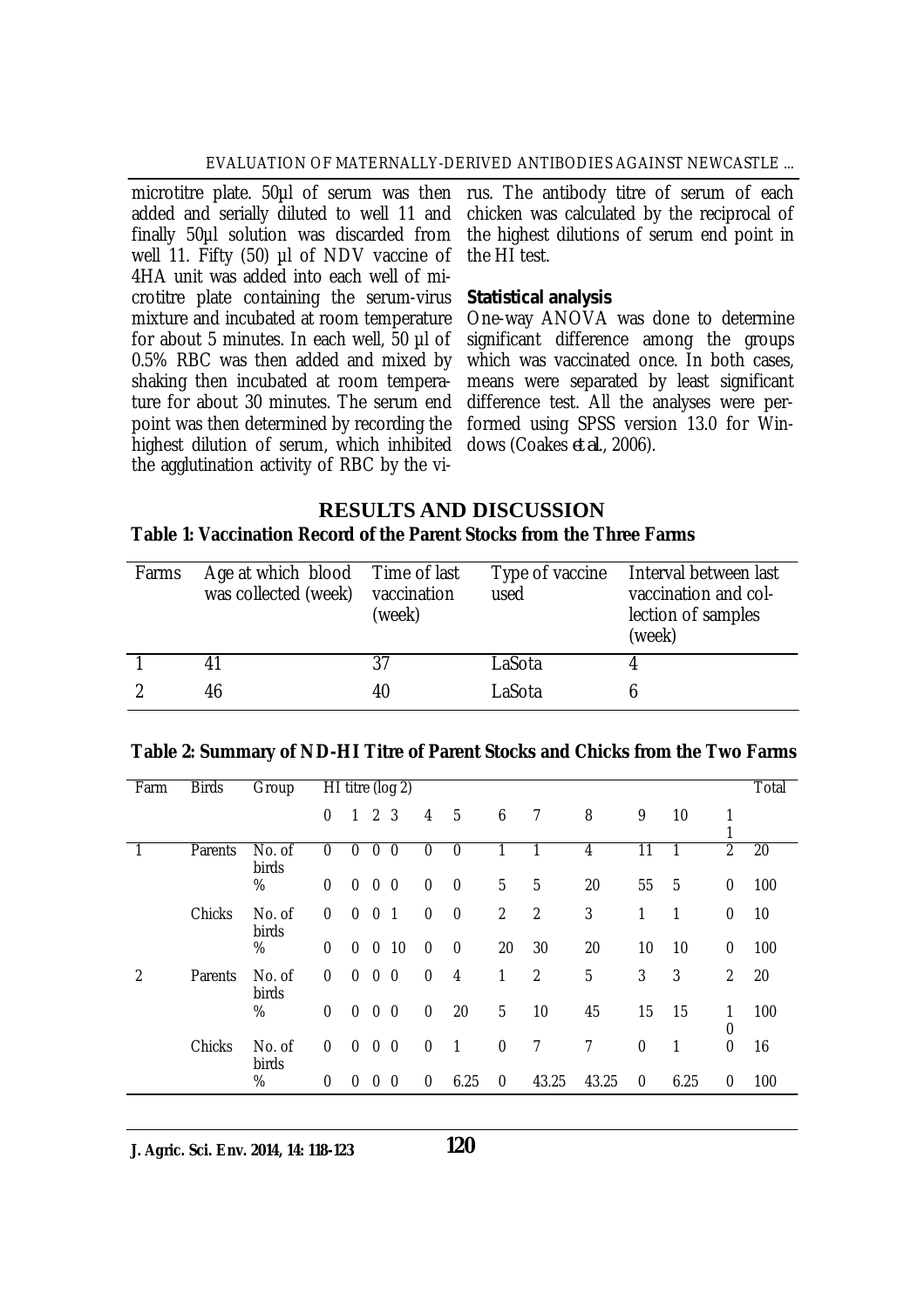| E.B. JACOBS, A.A. OWOADE, M.A. OYEKUNLE, A.O. TALABI, O.O.ONI |  |  |  |
|---------------------------------------------------------------|--|--|--|
|---------------------------------------------------------------|--|--|--|

1 Log 27.7 Log 27.2 2 Log 27.9 Log 27.4

|      | Tuble 9. Ocometric mean ture of antiboates against trewcastle Disease in I arent<br>stocks and chicks from the two farms |        |
|------|--------------------------------------------------------------------------------------------------------------------------|--------|
| Farm | <b>Geometric Mean Titre</b>                                                                                              |        |
|      | <b>Parent Stock</b>                                                                                                      | Chicks |

|                                      | Table 3: Geometric mean titre of antibodies against Newcastle Disease in Parent |
|--------------------------------------|---------------------------------------------------------------------------------|
| stocks and chicks from the two farms |                                                                                 |

| In this study, the GMT of MDA against         |
|-----------------------------------------------|
| Newcastle Disease Virus (NDV) of the          |
| chicks from Farms 1 and 2 were Log 27.2       |
| and Log 27.4 respectively at day 1. From the  |
| result of the findings in this study, the GMT |
| of MDA against NDV in the chicks from         |
| farms 1 and 2 were high enough for protec-    |
| tion as reported by Jalil et al. (2009).      |

The difference in the titre of MDA against NDV in the chicks from the two farms may be due to differences in the vaccination schedules of the parent stock from the two farms. The parent stocks from Farm 1 were 41weeks old and were vaccinated at 18weeks with oil-based NDV vaccine and given monthly oral booster dose of NDV live vaccine while those in Farm 2 were 46weeks old and were last vaccinated when they were 40weeks old with a live NDV vaccine.

High levels of MDA interferes or suppresses the ability of the young chick to actively respond to early vaccination (Chu and Rizk, 1975; Awang *et al.,* 1992; Goddard *et al.,* 1994 and Kumar *et al.,* 2000), thus different researches have been carried out to determine the titre of MDA that can interfere with active immunity. Westbury *et al.* (1984) and Underwood *et al.* (2004) reported that MDA higher than log 22.5 HI unit will interfere with active immunity

(vaccination). Considering the results from these farms, majority of the chicks from the two farms had MDA high enough to interfere with active immunity and should not be vaccinated at week 1.

In trying to prevent an outbreak of ND on their farms, most farmers in Nigeria, vaccinate their birds from day 1 and keep repeating at intervals until the oil based NDV vaccine is administered usually at 16week of age. Although it was demonstrated by Underwood *et al.,* 2004, that there may still be active antibody response when vaccinated in the face of high MDA levels  $($  log  $2<sup>3</sup>$  HI unit), the kinetic pattern or amplitude is lower in chickens vaccinated than those not vaccinated or those with low MDA against NDV (<Log 22.5). This means that birds vaccinated when MDA is high or low will not be able to resist the virulent virus as much as the birds vaccinated when MDA had fallen below log 23.

A significant difference (p<0.05) was also recorded in the MDA titre of the chicks against NDV in the two different farms. Every farm has its own management systems which, although may be close to being the same, are slightly different from each other. These slight changes range from the viability of the vaccine used, the time of administration of vaccine and frequency of vaccination,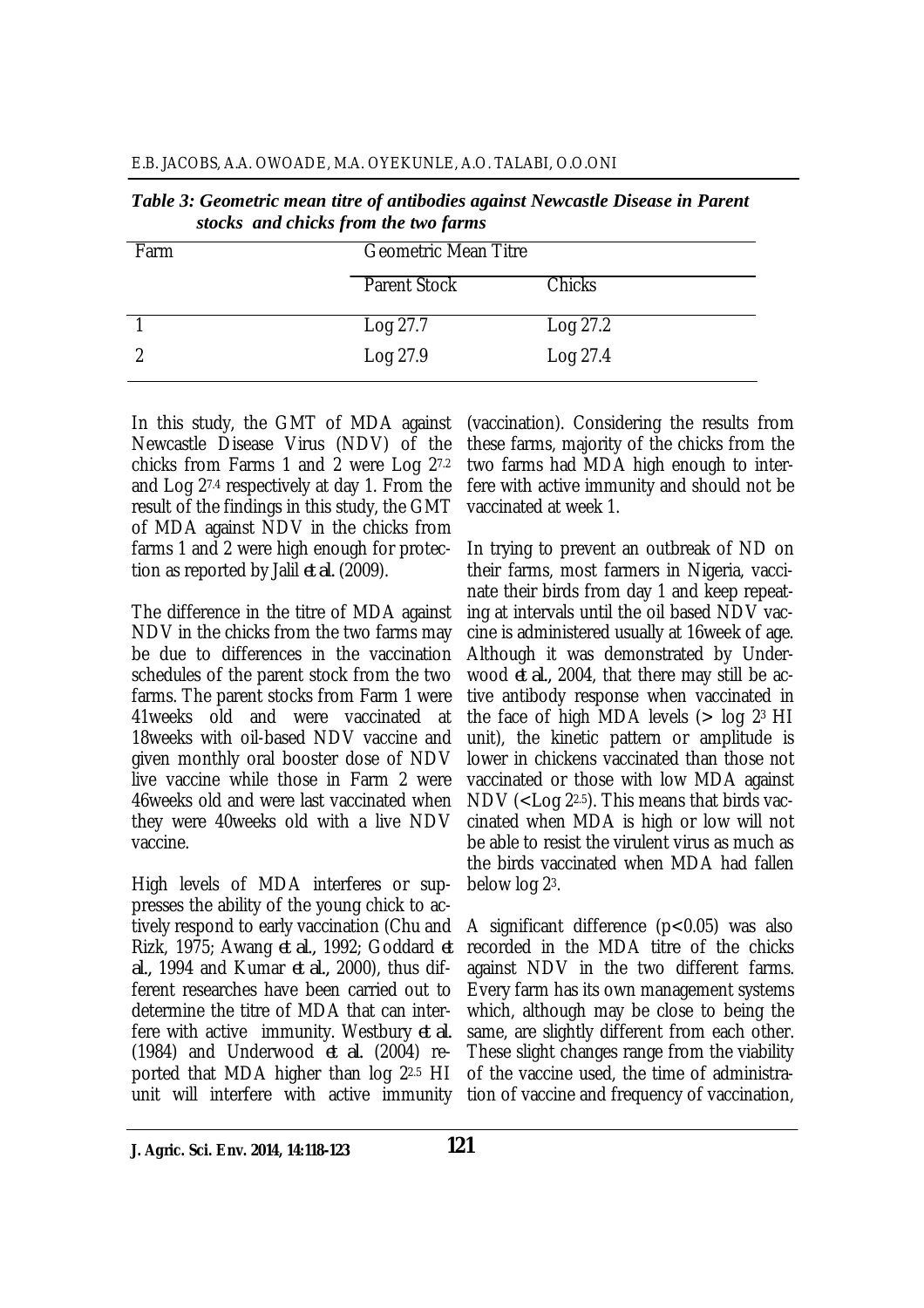the serotypes of vaccine virus used, the dilution ratio of the vaccine (especially those used orally), and the health status of the parent birds to the general hygiene of different farms (Underwood *et al.,* 2004).

Another concern of vaccinating day-old chicks when MDA against NDV is high is that vaccine virus replication will be suppressed and active replication will be delayed until the MDA level against NDV has declined below the protective level. In intraocular vaccination too, replication of the vaccine virus will be delayed in the birds with high MDA until the level of MDA has reduced. This practices can pose great risk to the poultry industry in Nigeria as reported in Australia by Underwood *et al*. (2004) who reported the evolution of virulence of wild-type viruses in that country maybe due to vaccinating birds when MDA is high.

The MDA, at high level, may also cause the neutralization of vaccine virus as a result of the negative feedback to the brain, thereby mopping them up. This then leaves the birds unprotected against the wild-type virus except another vaccination is done because any strategy that separates the time of administration from the time of an active immune response opens the opportunity for wild-type virus entry/replication before vaccine virus replication. The importance of checking the serological status of flocks on the farms regularly can, therefore, not be overemphasized.

### **CONCLUSION**

In conclusion, it was discovered that the average MDA titre levels in chicks still exist at a high level (>Log 26) sufficient to interfere with active immune response at first week of age. Therefore, farmers are to be educated on the importance of checking their birds' serological status before vaccination.

# **REFERENCES**

**Alexander, D. J.** 2001. Newcastle Disease. *British Poultry Science,* 42: 5-22.

**Allan, W. H., Gough, R. F. A.** 1974. A standard haemagglutination inhibition test for Newcastle disease: a macro and micro methods. *Veterinary Records*, 95: 120-123.

**Al-Zubeedy, A. Z.** 2009. Immune response in day old broiler chicks vaccinated against Newcastle disease virus. *Iraqi Journal of Veterinary Sciences,* 23 (2):143-146.

**Arshad, M., Ajmal, M., Rauf, A., Rizvi, A. R., Naeem, M.** 1988. Isolation of Newcastle disease virus from pigeons, starlings and sparrows from Faisalabad and Lahore district, Pakistan. *Pakistan Journal of Zoology*, 20: 367–371.

**Awang, I. P. R., Wan-Ahmed-Kusairy, W. S., Abdul-Razak, J.** 1992. Detection of maternal antibody against Newcastle disease virus in chicks using an indirect immunoperoxidase test*. Journal of Veterinary Medicine, Malaysia,* 4: 19-23.

**Chu, H. P., Rizk, J.** 1975. The effect of maternal immunity, age at vaccination and doses or live vaccines on immune response to Newcastle disease. *Developments in Biological Standards,* 28: 451–463.

**Coakes, S. J., Steed, L., Dzidic, P**. 2006. SPSS version 13.0 for Windows. Wiley Student Edition. Wiley India (P) Ltd., New Delhi-110002, India.

**Dipeolu, M. A., Keripe, O. M., Gbada-**